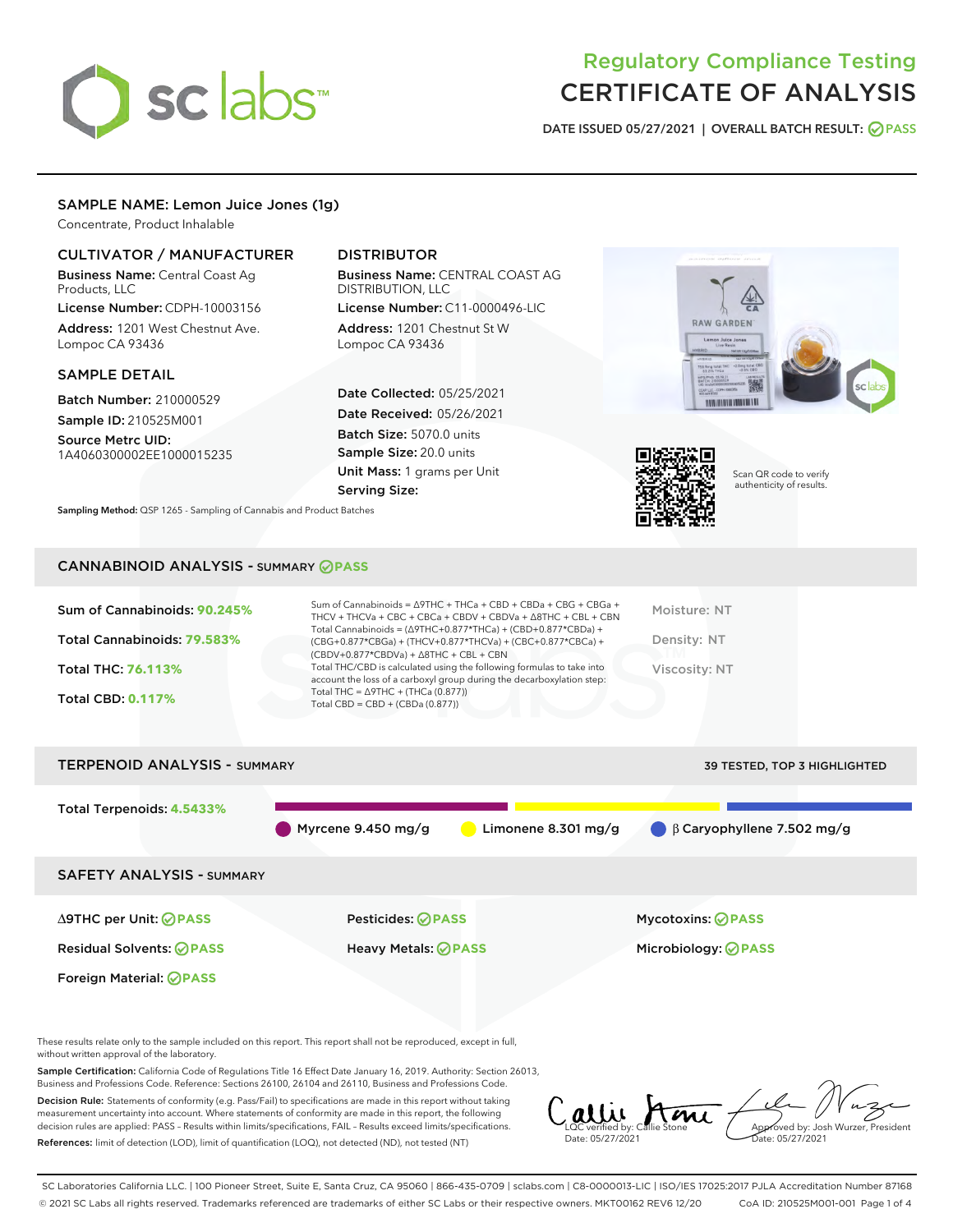



LEMON JUICE JONES (1G) | DATE ISSUED 05/27/2021 | OVERALL BATCH RESULT: @ PASS

#### CANNABINOID TEST RESULTS - 05/26/2021 2 PASS

Tested by high-performance liquid chromatography with diode-array detection (HPLC-DAD). **Method:** QSP 1157 - Analysis of Cannabinoids by HPLC-DAD

TOTAL CANNABINOIDS: **79.583%** Total Cannabinoids (Total THC) + (Total CBD) +

(Total CBG) + (Total THCV) + (Total CBC) + (Total CBDV) + ∆8THC + CBL + CBN

TOTAL THC: **76.113%** Total THC (∆9THC+0.877\*THCa)

TOTAL CBD: **0.117%**

Total CBD (CBD+0.877\*CBDa)

TOTAL CBG: 2.2% Total CBG (CBG+0.877\*CBGa)

TOTAL THCV: 0.566% Total THCV (THCV+0.877\*THCVa)

TOTAL CBC: 0.587% Total CBC (CBC+0.877\*CBCa)

TOTAL CBDV: ND Total CBDV (CBDV+0.877\*CBDVa)

| <b>COMPOUND</b>  | LOD/LOQ<br>(mg/g)          | <b>MEASUREMENT</b><br><b>UNCERTAINTY</b><br>(mg/g) | <b>RESULT</b><br>(mg/g) | <b>RESULT</b><br>(%) |
|------------------|----------------------------|----------------------------------------------------|-------------------------|----------------------|
| <b>THCa</b>      | 0.05/0.14                  | ±21.347                                            | 830.63                  | 83.063               |
| <b>A9THC</b>     | 0.06 / 0.26                | ±1.124                                             | 32.67                   | 3.267                |
| <b>CBGa</b>      | 0.1/0.2                    | ±1.12                                              | 21.4                    | 2.14                 |
| <b>CBCa</b>      | 0.07/0.28                  | ±0.327                                             | 6.69                    | 0.669                |
| <b>THCVa</b>     | 0.07/0.20                  | ±0.308                                             | 6.45                    | 0.645                |
| <b>CBG</b>       | 0.06/0.19                  | ±0.129                                             | 3.28                    | 0.328                |
| <b>CBDa</b>      | 0.02/0.19                  | ±0.039                                             | 1.33                    | 0.133                |
| <b>CBC</b>       | 0.2 / 0.5                  | N/A                                                | $<$ LOQ                 | $<$ LOQ              |
| $\triangle$ 8THC | 0.1/0.4                    | N/A                                                | <b>ND</b>               | <b>ND</b>            |
| <b>THCV</b>      | 0.1/0.2                    | N/A                                                | <b>ND</b>               | <b>ND</b>            |
| <b>CBD</b>       | 0.07/0.29                  | N/A                                                | <b>ND</b>               | <b>ND</b>            |
| <b>CBDV</b>      | 0.04 / 0.15                | N/A                                                | <b>ND</b>               | <b>ND</b>            |
| <b>CBDVa</b>     | 0.03/0.53                  | N/A                                                | <b>ND</b>               | <b>ND</b>            |
| <b>CBL</b>       | 0.06 / 0.24                | N/A                                                | <b>ND</b>               | <b>ND</b>            |
| <b>CBN</b>       | 0.1/0.3                    | N/A                                                | <b>ND</b>               | <b>ND</b>            |
|                  | <b>SUM OF CANNABINOIDS</b> |                                                    | 902.45 mg/g             | 90.245%              |

**UNIT MASS: 1 grams per Unit**

| ∆9THC per Unit                        | 1120 per-package limit     | 32.67 mg/unit<br><b>PASS</b> |  |  |
|---------------------------------------|----------------------------|------------------------------|--|--|
| <b>Total THC per Unit</b>             |                            | 761.13 mg/unit               |  |  |
| <b>CBD</b> per Unit                   |                            | <b>ND</b>                    |  |  |
| <b>Total CBD per Unit</b>             |                            | $1.17$ mg/unit               |  |  |
| Sum of Cannabinoids<br>per Unit       |                            | 902.45 mg/unit               |  |  |
| <b>Total Cannabinoids</b><br>per Unit |                            | 795.83 mg/unit               |  |  |
| <b>MOISTURE TEST RESULT</b>           | <b>DENSITY TEST RESULT</b> | <b>VISCOSITY TEST RESULT</b> |  |  |

Not Tested

Not Tested

Not Tested

#### TERPENOID TEST RESULTS - 05/27/2021

Terpene analysis utilizing gas chromatography-flame ionization detection (GC-FID). **Method:** QSP 1192 - Analysis of Terpenoids by GC-FID

| <b>COMPOUND</b>         | LOD/LOQ<br>(mg/g) | <b>MEASUREMENT</b><br><b>UNCERTAINTY</b><br>(mg/g) | <b>RESULT</b><br>(mg/g) | <b>RESULT</b><br>$(\%)$ |
|-------------------------|-------------------|----------------------------------------------------|-------------------------|-------------------------|
| <b>Myrcene</b>          | 0.008 / 0.025     | ±0.1219                                            | 9.450                   | 0.9450                  |
| Limonene                | 0.005 / 0.016     | ±0.1187                                            | 8.301                   | 0.8301                  |
| $\beta$ Caryophyllene   | 0.004 / 0.012     | ±0.2671                                            | 7.502                   | 0.7502                  |
| $\alpha$ Bisabolol      | 0.008 / 0.026     | ±0.1497                                            | 2.804                   | 0.2804                  |
| $\alpha$ Humulene       | 0.009/0.029       | ±0.0740                                            | 2.306                   | 0.2306                  |
| Linalool                | 0.009 / 0.032     | ±0.0838                                            | 2.206                   | 0.2206                  |
| Guaiol                  | 0.009 / 0.030     | ±0.0931                                            | 1.972                   | 0.1972                  |
| Terpinolene             | 0.008 / 0.026     | ±0.0402                                            | 1.959                   | 0.1959                  |
| $\beta$ Pinene          | 0.004 / 0.014     | ±0.0168                                            | 1.459                   | 0.1459                  |
| Ocimene                 | 0.011 / 0.038     | ±0.0467                                            | 1.454                   | 0.1454                  |
| $\alpha$ Pinene         | 0.005 / 0.017     | ±0.0109                                            | 1.272                   | 0.1272                  |
| <b>Terpineol</b>        | 0.016 / 0.055     | ±0.0721                                            | 1.175                   | 0.1175                  |
| Fenchol                 | 0.010 / 0.034     | ±0.0396                                            | 1.024                   | 0.1024                  |
| trans-ß-Farnesene       | 0.008 / 0.025     | ±0.0236                                            | 0.665                   | 0.0665                  |
| Caryophyllene<br>Oxide  | 0.010 / 0.033     | ±0.0194                                            | 0.421                   | 0.0421                  |
| Nerolidol               | 0.009 / 0.028     | ±0.0208                                            | 0.330                   | 0.0330                  |
| <b>Borneol</b>          | 0.005 / 0.016     | ±0.0102                                            | 0.243                   | 0.0243                  |
| Citronellol             | 0.003 / 0.010     | ±0.0083                                            | 0.171                   | 0.0171                  |
| Camphene                | 0.005 / 0.015     | ±0.0015                                            | 0.132                   | 0.0132                  |
| Fenchone                | 0.009 / 0.028     | ±0.0036                                            | 0.122                   | 0.0122                  |
| Valencene               | 0.009 / 0.030     | ±0.0081                                            | 0.117                   | 0.0117                  |
| Geraniol                | 0.002 / 0.007     | ±0.0030                                            | 0.068                   | 0.0068                  |
| $\alpha$ Phellandrene   | 0.006 / 0.020     | ±0.0008                                            | 0.057                   | 0.0057                  |
| Sabinene Hydrate        | 0.006 / 0.022     | ±0.0021                                            | 0.053                   | 0.0053                  |
| $\alpha$ Terpinene      | 0.005 / 0.017     | ±0.0008                                            | 0.052                   | 0.0052                  |
| 3 Carene                | 0.005 / 0.018     | ±0.0007                                            | 0.049                   | 0.0049                  |
| $\gamma$ Terpinene      | 0.006 / 0.018     | ±0.0008                                            | 0.049                   | 0.0049                  |
| Nerol                   | 0.003 / 0.011     | ±0.0009                                            | 0.020                   | 0.0020                  |
| Sabinene                | 0.004 / 0.014     | N/A                                                | ND                      | ND                      |
| p-Cymene                | 0.005 / 0.016     | N/A                                                | <b>ND</b>               | <b>ND</b>               |
| Eucalyptol              | 0.006 / 0.018     | N/A                                                | ND                      | ND                      |
| (-)-Isopulegol          | 0.005 / 0.016     | N/A                                                | ND                      | ND                      |
| Camphor                 | 0.006 / 0.019     | N/A                                                | ND                      | <b>ND</b>               |
| Isoborneol              | 0.004 / 0.012     | N/A                                                | ND                      | ND                      |
| Menthol                 | 0.008 / 0.025     | N/A                                                | ND                      | ND                      |
| R-(+)-Pulegone          | 0.003 / 0.011     | N/A                                                | ND                      | ND                      |
| <b>Geranyl Acetate</b>  | 0.004 / 0.014     | N/A                                                | ND                      | ND                      |
| $\alpha$ Cedrene        | 0.005 / 0.016     | N/A                                                | ND                      | ND                      |
| Cedrol                  | 0.008 / 0.027     | N/A                                                | ND                      | ND                      |
| <b>TOTAL TERPENOIDS</b> |                   |                                                    | 45.433 mg/g             | 4.5433%                 |

SC Laboratories California LLC. | 100 Pioneer Street, Suite E, Santa Cruz, CA 95060 | 866-435-0709 | sclabs.com | C8-0000013-LIC | ISO/IES 17025:2017 PJLA Accreditation Number 87168 © 2021 SC Labs all rights reserved. Trademarks referenced are trademarks of either SC Labs or their respective owners. MKT00162 REV6 12/20 CoA ID: 210525M001-001 Page 2 of 4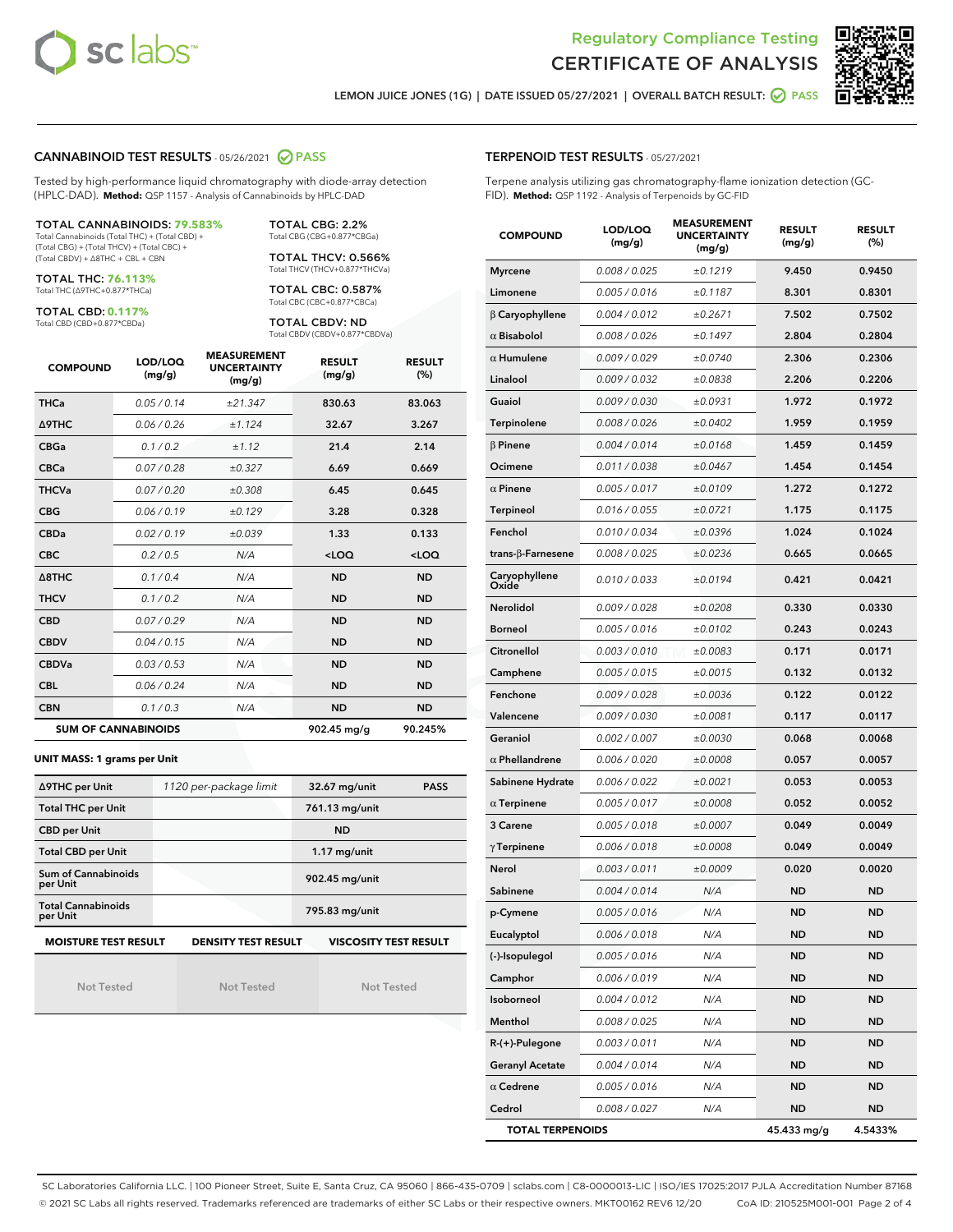



LEMON JUICE JONES (1G) | DATE ISSUED 05/27/2021 | OVERALL BATCH RESULT: ☑ PASS

#### CATEGORY 1 PESTICIDE TEST RESULTS - 05/27/2021 2 PASS

Pesticide and plant growth regulator analysis utilizing high-performance liquid chromatography-mass spectrometry (HPLC-MS) or gas chromatography-mass spectrometry (GC-MS). \*GC-MS utilized where indicated. **Method:** QSP 1212 - Analysis of Pesticides and Mycotoxins by LC-MS or QSP 1213 - Analysis of Pesticides by GC-MS

| <b>COMPOUND</b>             | LOD/LOQ<br>$(\mu g/g)$ | <b>ACTION</b><br><b>LIMIT</b><br>$(\mu g/g)$ | <b>MEASUREMENT</b><br><b>UNCERTAINTY</b><br>$(\mu g/g)$ | <b>RESULT</b><br>$(\mu g/g)$ | <b>RESULT</b> |
|-----------------------------|------------------------|----------------------------------------------|---------------------------------------------------------|------------------------------|---------------|
| Aldicarb                    | 0.03 / 0.08            | $\ge$ LOD                                    | N/A                                                     | <b>ND</b>                    | <b>PASS</b>   |
| Carbofuran                  | 0.02 / 0.05            | $\ge$ LOD                                    | N/A                                                     | <b>ND</b>                    | <b>PASS</b>   |
| Chlordane*                  | 0.03 / 0.08            | $\ge$ LOD                                    | N/A                                                     | <b>ND</b>                    | <b>PASS</b>   |
| Chlorfenapyr*               | 0.03/0.10              | $\ge$ LOD                                    | N/A                                                     | <b>ND</b>                    | <b>PASS</b>   |
| Chlorpyrifos                | 0.02 / 0.06            | $\ge$ LOD                                    | N/A                                                     | <b>ND</b>                    | <b>PASS</b>   |
| Coumaphos                   | 0.02 / 0.07            | $\ge$ LOD                                    | N/A                                                     | <b>ND</b>                    | <b>PASS</b>   |
| Daminozide                  | 0.02 / 0.07            | $\ge$ LOD                                    | N/A                                                     | <b>ND</b>                    | <b>PASS</b>   |
| <b>DDVP</b><br>(Dichlorvos) | 0.03/0.09              | $>$ LOD                                      | N/A                                                     | <b>ND</b>                    | <b>PASS</b>   |
| Dimethoate                  | 0.03 / 0.08            | $\ge$ LOD                                    | N/A                                                     | <b>ND</b>                    | <b>PASS</b>   |
| Ethoprop(hos)               | 0.03/0.10              | $>$ LOD                                      | N/A                                                     | <b>ND</b>                    | <b>PASS</b>   |
| Etofenprox                  | 0.02 / 0.06            | $\ge$ LOD                                    | N/A                                                     | <b>ND</b>                    | <b>PASS</b>   |
| Fenoxycarb                  | 0.03 / 0.08            | $\ge$ LOD                                    | N/A                                                     | <b>ND</b>                    | <b>PASS</b>   |
| Fipronil                    | 0.03/0.08              | $\ge$ LOD                                    | N/A                                                     | <b>ND</b>                    | <b>PASS</b>   |
| Imazalil                    | 0.02 / 0.06            | $\geq$ LOD                                   | N/A                                                     | <b>ND</b>                    | <b>PASS</b>   |
| <b>Methiocarb</b>           | 0.02 / 0.07            | $\ge$ LOD                                    | N/A                                                     | <b>ND</b>                    | <b>PASS</b>   |
| Methyl<br>parathion         | 0.03/0.10              | $\ge$ LOD                                    | N/A                                                     | <b>ND</b>                    | <b>PASS</b>   |
| <b>Mevinphos</b>            | 0.03/0.09              | $\ge$ LOD                                    | N/A                                                     | <b>ND</b>                    | <b>PASS</b>   |
| Paclobutrazol               | 0.02 / 0.05            | $>$ LOD                                      | N/A                                                     | <b>ND</b>                    | <b>PASS</b>   |
| Propoxur                    | 0.03 / 0.09            | $\ge$ LOD                                    | N/A                                                     | <b>ND</b>                    | <b>PASS</b>   |
| Spiroxamine                 | 0.03 / 0.08            | $\ge$ LOD                                    | N/A                                                     | <b>ND</b>                    | <b>PASS</b>   |
| Thiacloprid                 | 0.03/0.10              | $\ge$ LOD                                    | N/A                                                     | <b>ND</b>                    | <b>PASS</b>   |

#### CATEGORY 2 PESTICIDE TEST RESULTS - 05/27/2021 @ PASS

| <b>COMPOUND</b>          | LOD/LOQ<br>$(\mu g/g)$ | <b>ACTION</b><br><b>LIMIT</b><br>$(\mu g/g)$ | <b>MEASUREMENT</b><br><b>UNCERTAINTY</b><br>$(\mu g/g)$ | <b>RESULT</b><br>$(\mu g/g)$ | <b>RESULT</b> |
|--------------------------|------------------------|----------------------------------------------|---------------------------------------------------------|------------------------------|---------------|
| Abamectin                | 0.03/0.10              | 0.1                                          | N/A                                                     | <b>ND</b>                    | <b>PASS</b>   |
| Acephate                 | 0.02/0.07              | 0.1                                          | N/A                                                     | <b>ND</b>                    | <b>PASS</b>   |
| Acequinocyl              | 0.02/0.07              | 0.1                                          | N/A                                                     | <b>ND</b>                    | <b>PASS</b>   |
| Acetamiprid              | 0.02/0.05              | 0.1                                          | N/A                                                     | <b>ND</b>                    | <b>PASS</b>   |
| Azoxystrobin             | 0.02/0.07              | 0.1                                          | N/A                                                     | <b>ND</b>                    | <b>PASS</b>   |
| <b>Bifenazate</b>        | 0.01/0.04              | 0.1                                          | N/A                                                     | <b>ND</b>                    | <b>PASS</b>   |
| <b>Bifenthrin</b>        | 0.02 / 0.05            | 3                                            | N/A                                                     | <b>ND</b>                    | <b>PASS</b>   |
| <b>Boscalid</b>          | 0.03/0.09              | 0.1                                          | N/A                                                     | <b>ND</b>                    | <b>PASS</b>   |
| Captan                   | 0.19/0.57              | 0.7                                          | N/A                                                     | <b>ND</b>                    | <b>PASS</b>   |
| Carbaryl                 | 0.02/0.06              | 0.5                                          | N/A                                                     | <b>ND</b>                    | <b>PASS</b>   |
| Chlorantranilip-<br>role | 0.04/0.12              | 10                                           | N/A                                                     | <b>ND</b>                    | <b>PASS</b>   |
| Clofentezine             | 0.03/0.09              | 0.1                                          | N/A                                                     | <b>ND</b>                    | <b>PASS</b>   |

| <b>COMPOUND</b>               | LOD/LOQ<br>(µg/g) | <b>ACTION</b><br><b>LIMIT</b><br>(µg/g) | <b>MEASUREMENT</b><br><b>UNCERTAINTY</b><br>$(\mu g/g)$ | <b>RESULT</b><br>(µg/g) | <b>RESULT</b> |
|-------------------------------|-------------------|-----------------------------------------|---------------------------------------------------------|-------------------------|---------------|
| Cyfluthrin                    | 0.12 / 0.38       | $\overline{c}$                          | N/A                                                     | <b>ND</b>               | <b>PASS</b>   |
| Cypermethrin                  | 0.11 / 0.32       | $\mathcal{I}$                           | N/A                                                     | <b>ND</b>               | <b>PASS</b>   |
| <b>Diazinon</b>               | 0.02 / 0.05       | 0.1                                     | N/A                                                     | <b>ND</b>               | <b>PASS</b>   |
| Dimethomorph                  | 0.03 / 0.09       | 2                                       | N/A                                                     | <b>ND</b>               | <b>PASS</b>   |
| Etoxazole                     | 0.02 / 0.06       | 0.1                                     | N/A                                                     | <b>ND</b>               | <b>PASS</b>   |
| Fenhexamid                    | 0.03 / 0.09       | 0.1                                     | N/A                                                     | <b>ND</b>               | <b>PASS</b>   |
| Fenpyroximate                 | 0.02 / 0.06       | 0.1                                     | N/A                                                     | <b>ND</b>               | <b>PASS</b>   |
| Flonicamid                    | 0.03 / 0.10       | 0.1                                     | N/A                                                     | <b>ND</b>               | <b>PASS</b>   |
| Fludioxonil                   | 0.03 / 0.10       | 0.1                                     | N/A                                                     | <b>ND</b>               | <b>PASS</b>   |
| Hexythiazox                   | 0.02 / 0.07       | 0.1                                     | N/A                                                     | <b>ND</b>               | <b>PASS</b>   |
| Imidacloprid                  | 0.04 / 0.11       | 5                                       | N/A                                                     | <b>ND</b>               | <b>PASS</b>   |
| Kresoxim-methyl               | 0.02 / 0.07       | 0.1                                     | N/A                                                     | <b>ND</b>               | <b>PASS</b>   |
| <b>Malathion</b>              | 0.03 / 0.09       | 0.5                                     | N/A                                                     | <b>ND</b>               | <b>PASS</b>   |
| Metalaxyl                     | 0.02 / 0.07       | $\overline{c}$                          | N/A                                                     | <b>ND</b>               | <b>PASS</b>   |
| Methomyl                      | 0.03 / 0.10       | 1                                       | N/A                                                     | <b>ND</b>               | <b>PASS</b>   |
| Myclobutanil                  | 0.03 / 0.09       | 0.1                                     | N/A                                                     | <b>ND</b>               | <b>PASS</b>   |
| Naled                         | 0.02 / 0.07       | 0.1                                     | N/A                                                     | <b>ND</b>               | <b>PASS</b>   |
| Oxamyl                        | 0.04 / 0.11       | 0.5                                     | N/A                                                     | <b>ND</b>               | <b>PASS</b>   |
| Pentachloronitro-<br>benzene* | 0.03 / 0.09       | 0.1                                     | N/A                                                     | <b>ND</b>               | <b>PASS</b>   |
| Permethrin                    | 0.04 / 0.12       | 0.5                                     | N/A                                                     | <b>ND</b>               | <b>PASS</b>   |
| Phosmet                       | 0.03 / 0.10       | 0.1                                     | N/A                                                     | <b>ND</b>               | <b>PASS</b>   |
| Piperonylbu-<br>toxide        | 0.02 / 0.07       | 3                                       | N/A                                                     | <b>ND</b>               | <b>PASS</b>   |
| Prallethrin                   | 0.03 / 0.08       | 0.1                                     | N/A                                                     | <b>ND</b>               | <b>PASS</b>   |
| Propiconazole                 | 0.02 / 0.07       | 0.1                                     | N/A                                                     | <b>ND</b>               | <b>PASS</b>   |
| Pyrethrins                    | 0.04 / 0.12       | 0.5                                     | N/A                                                     | <b>ND</b>               | <b>PASS</b>   |
| Pyridaben                     | 0.02 / 0.07       | 0.1                                     | N/A                                                     | <b>ND</b>               | <b>PASS</b>   |
| Spinetoram                    | 0.02 / 0.07       | 0.1                                     | N/A                                                     | <b>ND</b>               | <b>PASS</b>   |
| Spinosad                      | 0.02 / 0.07       | 0.1                                     | N/A                                                     | <b>ND</b>               | <b>PASS</b>   |
| Spiromesifen                  | 0.02 / 0.05       | 0.1                                     | N/A                                                     | <b>ND</b>               | <b>PASS</b>   |
| Spirotetramat                 | 0.02 / 0.06       | 0.1                                     | N/A                                                     | <b>ND</b>               | <b>PASS</b>   |
| Tebuconazole                  | 0.02 / 0.07       | 0.1                                     | N/A                                                     | <b>ND</b>               | <b>PASS</b>   |
| Thiamethoxam                  | 0.03 / 0.10       | 5                                       | N/A                                                     | <b>ND</b>               | <b>PASS</b>   |
| Trifloxystrobin               | 0.03 / 0.08       | 0.1                                     | N/A                                                     | <b>ND</b>               | <b>PASS</b>   |

SC Laboratories California LLC. | 100 Pioneer Street, Suite E, Santa Cruz, CA 95060 | 866-435-0709 | sclabs.com | C8-0000013-LIC | ISO/IES 17025:2017 PJLA Accreditation Number 87168 © 2021 SC Labs all rights reserved. Trademarks referenced are trademarks of either SC Labs or their respective owners. MKT00162 REV6 12/20 CoA ID: 210525M001-001 Page 3 of 4